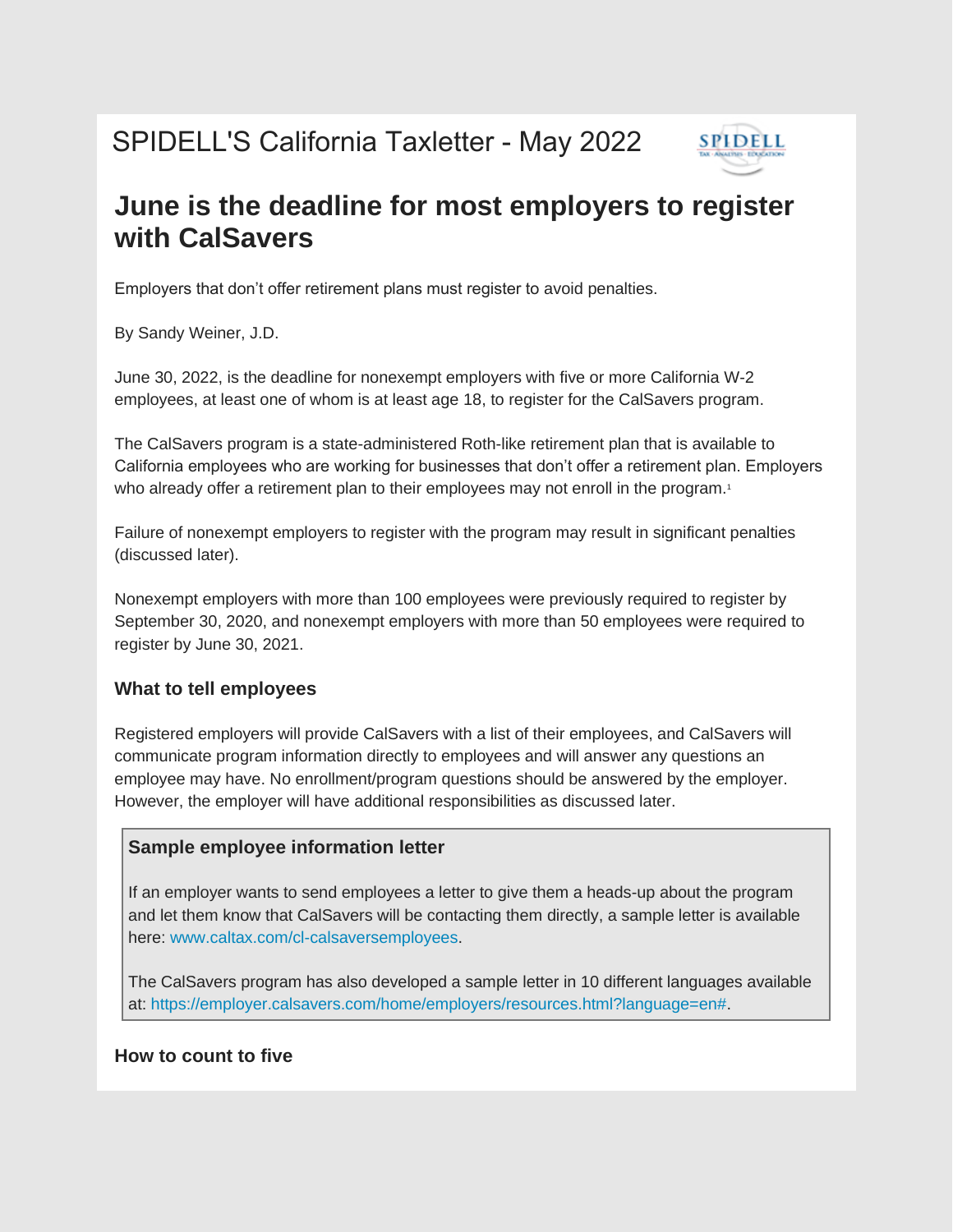The employee thresholds are based on the average number of employees for the prior calendar year. So for 2022, the employer will look at the business's average number of employees (based on the quarterly DE 9C reports filed with the EDD) for 2021. The threshold includes all California employees, including part-time and seasonal employees.

Even if all employees choose to opt out of the program, the employer must still register if they meet the employee threshold.

#### **When do new businesses have to register?**

New businesses that are formed after July 1, 2019, will be notified by CalSavers once they have become an eligible employer (e.g., have five or more employees for a calendar year). The business will have until December 31 of the year they are notified to register for the program.<sup>2</sup>

#### **Exempt employers**

Employers that already offer a retirement plan cannot participate in the program. CalSavers does a search of Form 5500 data and auto-exempts all employers that offer a qualifying retirement plan. If an employer receives a registration notice from CalSavers in error, they must go to the "register" button at the following website and check the "exempt" box and provide verification of their exemption:

[https://employer.calsavers.com/californiaertpl/enroll/createEmp/viewCollectEmpPreRegDetails.cs.](https://u9016664.ct.sendgrid.net/ls/click?upn=eN-2FKaq-2Fz9L3FMNrUnmgyPiYCxS7JcOF0DTdBA517rbcGH3JBDGFH7rPg7ngunOoyH1DeRw32G1LnsMbi4bYWcr-2F8HJgH8-2BROb8jYOtsUXGuP0GRh-2FW898MzJpAnTNrmXy4xTW-2BiDCuYqf25qy0zAQw-3D-3DrkQ0_hAeP-2BDNQRmCDiuoPhoRw1I1JPtxQfz9obQNKYHSpHVnJCwlSqfg97nRjwcBNHcXN5SQzcs1wYrTS-2Fb3zprk9m-2BT6BZ1NCqbZMM7JtPoxIZQCljqYFkZDt-2FB8n1gRBsaLFI3wc1hFT8DN7I9rDDLUj7XLQdSnOHj5D6vRPK1GFidRcxE1wemaAg6YFpdvaiMr5L1U1-2FPx-2Bsvaflr-2BBbGX-2BmxCZ-2B7z7aoVnIdoFEcNJ7H5FUFcMla8-2F-2F6a92Ey4Aw9-2Ba3U8LYH-2BwwRCEnzd8geeordt-2BqAE0YibulbhxnUK5xhuohGRu-2FpjQO3CEV6j2qJ2ha3sUYr0V5y9JuCn3NVDxYvi-2F6FuLfuc5j6keCJLNlUMAsTa6wv1Qekr0xVF6GdAqt2El8BG6rfR9Q-2BPUJFseiwL1XP98G7d-2BieoMWgtGk0WSI1qVH5EwRiDRYSHT7piK9o5kXAbSj4W0J-2BSlVFyD-2BEKwJFCS416E8lVUGuhdcU159QxJngjuEEowTm3J637tAKN6vo4siBin4lOxuTTUFxHqD0LZ18-2Bimu0-2FVKY4oApJW4WbzdFVGoQ2X-2BPLSIgtKeisp8D363J4BBKOLa9yLos6mm-2F3xE0l9ZREarIk1Pu9zM-2Fw7V81wuWXW78eehfzbGim0B8eP0cV6GAIsMJvwMyZpbhAhR9IyxxCXQM-2FVoqK2Qd945AL-2FfE75D0wEDHccHg6-2BVxCYr1AqI5H70ju2TCsUuckWNiMvtOWbGheAedoRW0RohkY5hvRGvjRl0x-2F-2BX-2FfXPamLTZ9EDm8v-2FgsKnPORo9gcTJIId1PCKK0iWMKSY-2BgjgO4ezZEC-2BWSTbTJAXXIZhTCemRMaVorzjpLQmqlE3694qvsTF5FJ42kIDmIUXAo8k8fTU3Z-2F3t-2FxOFeT9ZQFYjAZSW485R-2F4ZUuFEVgON9jGjQqctVXgxMSJkKzUrMPHLYagDpZde60NG-2Bvn6BIGLS-2BGOK98RqBJxGYdzKmDyqhqSF3rXdliRa18-3D)

#### **How to register**

The CalSavers program will notify employers via letter of their requirement to register in the program. Employers will be provided an access code in their notification letter. They then go to the following website to register: [https://employer.calsavers.com/home.html.](https://u9016664.ct.sendgrid.net/ls/click?upn=eN-2FKaq-2Fz9L3FMNrUnmgyPiYCxS7JcOF0DTdBA517rbdW1DHXrwUOtJZi2kkjaf6-2FYcvfIN3UDX-2F3ypqIqa4n6Q-3D-3Dym8i_hAeP-2BDNQRmCDiuoPhoRw1I1JPtxQfz9obQNKYHSpHVnJCwlSqfg97nRjwcBNHcXN5SQzcs1wYrTS-2Fb3zprk9m-2BT6BZ1NCqbZMM7JtPoxIZQCljqYFkZDt-2FB8n1gRBsaLFI3wc1hFT8DN7I9rDDLUj7XLQdSnOHj5D6vRPK1GFidRcxE1wemaAg6YFpdvaiMr5L1U1-2FPx-2Bsvaflr-2BBbGX-2BmxCZ-2B7z7aoVnIdoFEcNJ7H5FUFcMla8-2F-2F6a92Ey4Aw9-2Ba3U8LYH-2BwwRCEnzd8geeordt-2BqAE0YibulbhxnUK5xhuohGRu-2FpjQO3CEV6j2qJ2ha3sUYr0V5y9JuCn3NVDxYvi-2F6FuLfuc5j6keCJLNlUMAsTa6wv1Qekr0xVF6GdAqt2El8BG6rfR9Q-2BPUJFseiwL1XP98G7d-2BieoMWgtGk0WSI1qVH5EwRiDRYSHT7piK9o5kXAbSj4W0J-2BSlVFyD-2BEKwJFCS416E8lVUGuhdcU159QxJngjuEEowTm3J637tAKN6vo4siBin4lOxuTTUFxHqD0LZ18-2Bimu0-2FVKY4oApJW4WbzdFVGoQ2X-2BPLSIgtKeisp8D363J4BBKOLa9yLos6mm-2F3xE0l9ZREarIk1Pu9zM-2Fw7V81wuWXW78eehfzbGim0B8eP0cV6GAIsMJvwMyZpbhAhR9IyxxCXQM-2FVoqK2Qd945AL-2FfE75D0wEDHccHg6-2BVxCYr1AqI5H70ju2TCsUuckWNiMvtOWbGheAedoRW0RohkY5hvRGvjRl0x-2F-2BX-2FfXPamLTZ9EDm8v-2FgsKnPORo9gcTJIId1PCKK0iWMKSY-2BgjgO4ezZEC-2BWSTbA1NtBWg8FtpyW9OB0jb-2B4lZejNHA8J3eNXLabxaHakALyzBsbweheZuppEcf7ga54ms66xmjHUwiDtsPbAsfiOnNyJHQkkjmXwnTZ2xXdKjvtmsx7QC2vcGcfcQuy-2FV3bzEoMiu5YK1o0nYCwC6HQfytcBWY2Lz6BgFdzVDDNE8-3D) 

The employer can ask for their access code on the website if they didn't receive their notification or have lost the code.

When the employer registers (or shortly thereafter), they must enter an employee roster onto their CalSavers account, providing basic employee information such as name, address, phone number, e-mail address (if available), and external payroll ID (this is all done on an Excel spreadsheet). An employer will also have to update the roster to enter information for employees hired after the initial roster is submitted.

CalSavers will then contact the employees directly to determine whether the employee will opt out, and if not, what their contribution rate will be. The contribution must be a percentage rate, not a fixed dollar amount.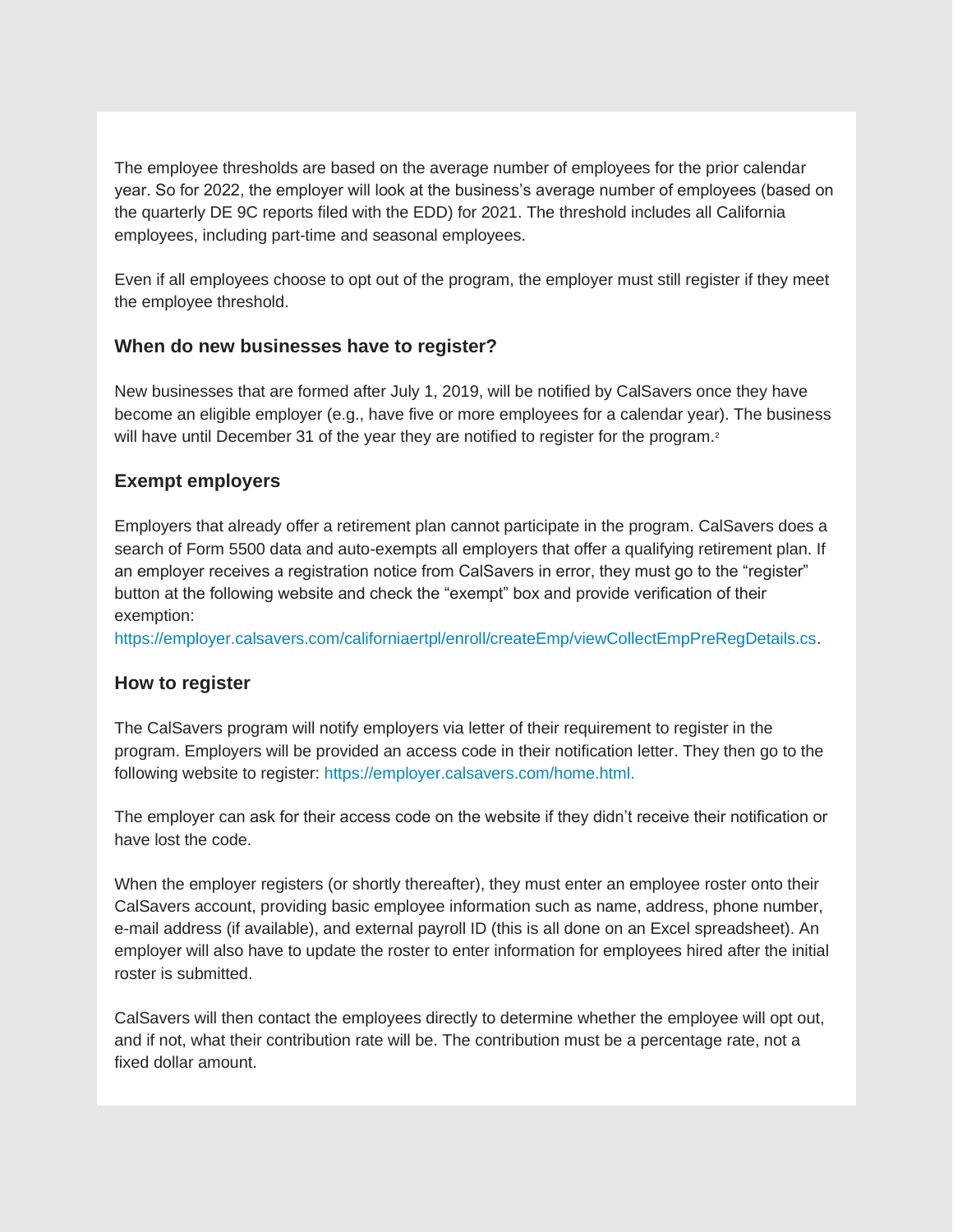If the employee does not respond to CalSavers, they will be automatically enrolled with a 5% contribution rate. The amount of the contribution rate will be posted on the employer's portal on the CalSavers website. Any changes to the contribution rate will be e-mailed to the employer by CalSavers.

# **Then what?**

Within 30 days of entering the employee list, the employer must begin to collect, remit, and report contributions for each payroll period. More information about how this is done is available at: [https://employer.calsavers.com/home/employers/resources.html.](https://u9016664.ct.sendgrid.net/ls/click?upn=eN-2FKaq-2Fz9L3FMNrUnmgyPiYCxS7JcOF0DTdBA517rbdECxwOonrXsJEC6A7DChPgG9kj6jvTclKm8UTgXtiGYyY410AQod-2F3j7wJMT2CSpU-3D4_FJ_hAeP-2BDNQRmCDiuoPhoRw1I1JPtxQfz9obQNKYHSpHVnJCwlSqfg97nRjwcBNHcXN5SQzcs1wYrTS-2Fb3zprk9m-2BT6BZ1NCqbZMM7JtPoxIZQCljqYFkZDt-2FB8n1gRBsaLFI3wc1hFT8DN7I9rDDLUj7XLQdSnOHj5D6vRPK1GFidRcxE1wemaAg6YFpdvaiMr5L1U1-2FPx-2Bsvaflr-2BBbGX-2BmxCZ-2B7z7aoVnIdoFEcNJ7H5FUFcMla8-2F-2F6a92Ey4Aw9-2Ba3U8LYH-2BwwRCEnzd8geeordt-2BqAE0YibulbhxnUK5xhuohGRu-2FpjQO3CEV6j2qJ2ha3sUYr0V5y9JuCn3NVDxYvi-2F6FuLfuc5j6keCJLNlUMAsTa6wv1Qekr0xVF6GdAqt2El8BG6rfR9Q-2BPUJFseiwL1XP98G7d-2BieoMWgtGk0WSI1qVH5EwRiDRYSHT7piK9o5kXAbSj4W0J-2BSlVFyD-2BEKwJFCS416E8lVUGuhdcU159QxJngjuEEowTm3J637tAKN6vo4siBin4lOxuTTUFxHqD0LZ18-2Bimu0-2FVKY4oApJW4WbzdFVGoQ2X-2BPLSIgtKeisp8D363J4BBKOLa9yLos6mm-2F3xE0l9ZREarIk1Pu9zM-2Fw7V81wuWXW78eehfzbGim0B8eP0cV6GAIsMJvwMyZpbhAhR9IyxxCXQM-2FVoqK2Qd945AL-2FfE75D0wEDHccHg6-2BVxCYr1AqI5H70ju2TCsUuckWNiMvtOWbGheAedoRW0RohkY5hvRGvjRl0x-2F-2BX-2FfXPamLTZ9EDm8v-2FgsKnPORo9gcTJIId1PCKK0iWMKSY-2BgjgO4ezZEC-2BWSTbXzMZpbBhsbV8RVQ3pSUc5U8Jz0FAbd4NuS9mtQwy-2FbGa-2BaZABmbr59L7-2FPynYZMeYKss1IVQHb-2BjtH2mOmZslXoiZJhpB8DSXdrU6fPYGnvXdzb8OxIFsIP96aMhiCwsaEH-2FFwEfeVZyurjsM-2FIeoLo7-2Bc9p5rLIsqjDkBE8JP0-3D)

### **Employee options/responsibilities**

An employee's initial default contribution rate is 5% the first year the employee is enrolled, increasing by 1% each year, up to 8%. Employees choose how their money is invested and have the option to:

- Opt out at any time; or
- Pay lower or higher contribution rates (this means employers will likely be applying different contribution rates per employee).

**Note:** It is up to the employee to determine if they are eligible to participate in the program. For example, if they already have an IRA or other retirement plan, the employee must determine whether participation in CalSavers will put them over their contribution maximum for the year.

Employees can also choose to "recharacterize" the account from a Roth IRA to a traditional IRA and take tax deductions for their contributions if the recharacterization is done before their individual tax return filing deadline for the taxable year (including extensions). They can do this online by submitting a form or contacting CalSavers client services to get the process started.<sup>3</sup>

# **Employer liabilities**

Employers that fail to comply with the program requirements will be subject to a \$250 per-employee penalty after receiving a notice of noncompliance from the FTB.<sup>4</sup> The penalty will be increased to \$500 per employee if the employer does not comply within 180 days. The FTB will collect the penalty.

Employers do not have any liability for an employee's decision to participate in the program, for their investment decisions, or for the performance of those investments.<sup>5</sup>

#### **Additional information**